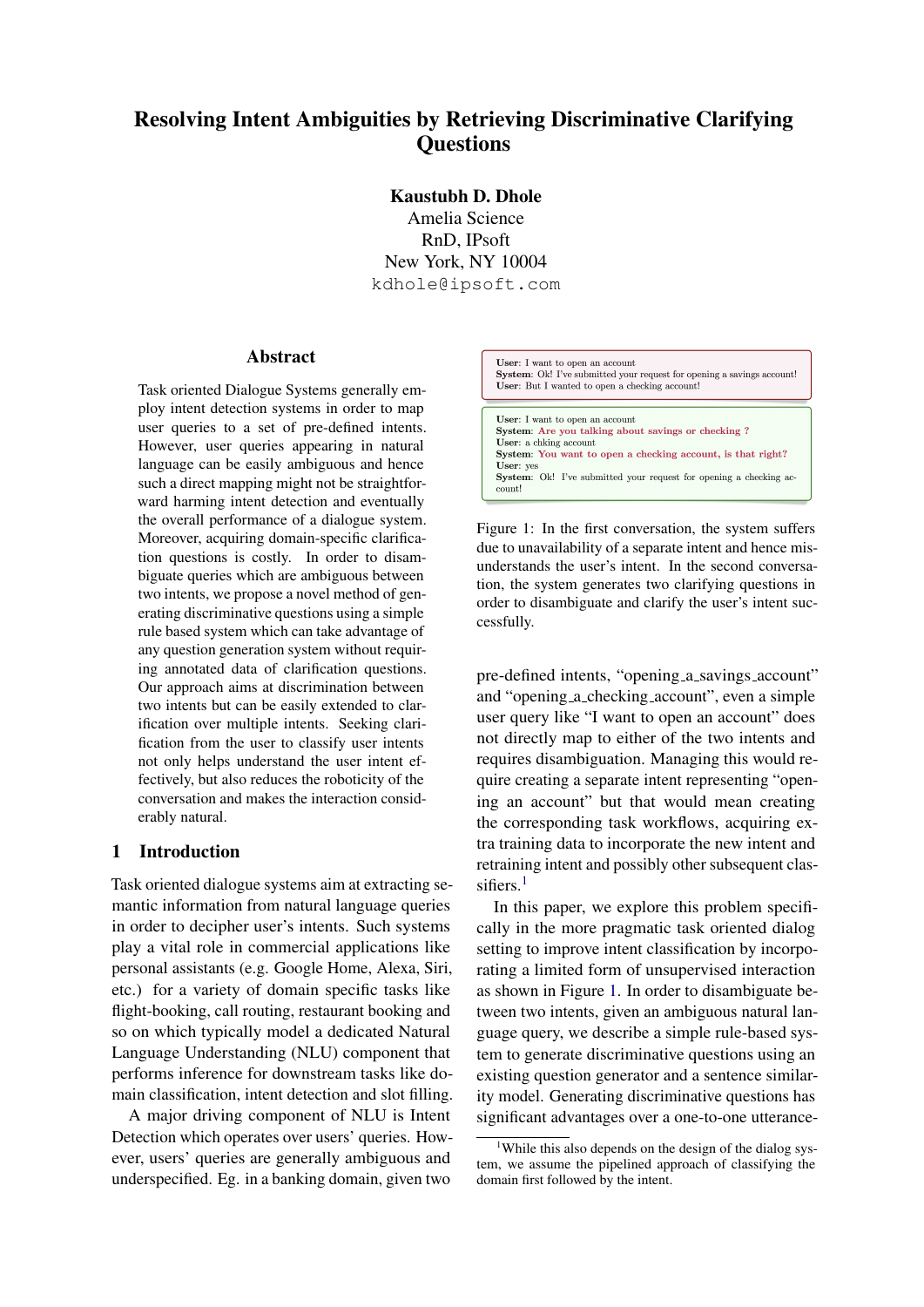to-intent classification: (i) It improves the overall accuracy of classifying the user's intent since it boils down the role of non-deterministic classifiers from a top-1 to an easier top-k classification problem permitting the classifiers a little slack in performance by acquiring clarification from the end-user herself. (ii) Rather than relying on a single user input, the communication with the dialog system becomes highly interactive.

# 2 Related Work

Clarification requests were studied in dialogue extensively by [\(Purver et al.,](#page-6-0) [2003a](#page-6-0)[,b;](#page-6-1) [Purver,](#page-6-2) [2004;](#page-6-2) [Healey et al.,](#page-5-0) [2003\)](#page-5-0) who also established a taxonomy of the various types of clarification. [Coden](#page-5-1) [et al.](#page-5-1) [\(2015\)](#page-5-1) discussed challenges involved in disambiguating entities via clarification. With the rise of conversational systems, there has been enormous interest in generating clarifying questions and datasets recently. [Xu et al.](#page-6-3) [\(2019\)](#page-6-3) constructed a clarification dataset to address ambiguity arising in knowledge-based question answering. [Alianne](#page-5-2)[jadi et al.](#page-5-2) [\(2019\)](#page-5-2) proposed a clarification dataset to improve open-domain information-seeking conversations. [Kumar and Black](#page-6-4) [\(2020\)](#page-6-4) built a clarification dataset by sampling comments from StackExchange posts. [Rao and III](#page-6-5) [\(2019\)](#page-6-5); [Cao et al.](#page-5-3) [\(2019\)](#page-5-3); [Zamani et al.](#page-6-6) [\(2020\)](#page-6-6) have attempted to use neural models to train over (context, question) pairs to generate clarifying questions. [Rao and III](#page-6-5) [\(2019\)](#page-6-5) proposed an RL based model for generating a clarifying question in order to identify missing information in product descriptions. [Cao et al.](#page-5-3) [\(2019\)](#page-5-3) described an interesting approach feeding expected question specificity along-with the context to generate specific as well as generic clarifying questions. However, most of these models still require large amounts of training data with Wizard-of-Oz style dialog annotations. [Yu et al.](#page-6-7) [\(2020\)](#page-6-7) attempt to generate binary and multiple choice questions and show the benefit of incorporating interaction for determining user's intent.

[Xu et al.](#page-6-8) [\(2020\)](#page-6-8) use a graph neural network and a novel attention mechanism to capture the discriminative attributes of confusing law articles.Emphasizing that ambiguity is a function of the user query and the evidence provided by a very large text corpus, [Min et al.](#page-6-9) [\(2020\)](#page-6-9) introduce an interesting dataset and an associated task to generate disambiguating rewrites of an original opendomain question. [Li et al.](#page-6-10) [\(2017\)](#page-6-10) explore an effective method for generating discriminating questions to disambiguate pairs of images.

Our approach is close to [Yu et al.](#page-6-7) [\(2020\)](#page-6-7); [Zamani](#page-6-6) [et al.](#page-6-6) [\(2020\)](#page-6-6). In contrast to [Yu et al.](#page-6-7) [\(2020\)](#page-6-7) where questions and answer choices are manually generated, we seek to automate this by using a simple TF-IDF approach to generate potential answer choices to disambiguate to a particular intent. Additionally, instead of collecting domain specific discriminative questions which are harder to obtain, we show how we can generate discriminative questions by using only a sentence-level question generator and a discriminative similarity measure. Besides, our approach is simpler to incorporate in production systems with small amounts of training data for intents. Keeping this interaction component partitioned from the one-to-one intent classifier also eases its incorporation into dialogue systems with pre-deployed intent classifiers.

## 3 Model

Given an ambiguous utterance, our goal is to generate a discriminative question to obtain clarification between two highly probable intents.

- First, we train an intent classifier and classify the incoming utterance into one of several intents
- Using a pre-trained question generation system, we generate question answer pairs and select the question with the highest potential to discriminate
- If the question does not have high *discriminative similarity*, we generate a template based question from the intent's pre-computed discriminative attributes
- Finally, we classify the user's subsequent response to the discriminative question into either of the two intents or none of them. We describe each of the steps in detail in the following subsections.

# 3.1 Intent Classification and Ambiguity Detection

Given a set of utterances in the form of user sentences  $x_1, x_2...x_n$  with their annotated intents  $y_1, y_2...y_n$  where  $y_i \in 1...m$ , we train a sentence classifier in order to create an intent classifier. A softmax layer is used to assign probabilities to each intent  $p_1, p_2...p_n$ .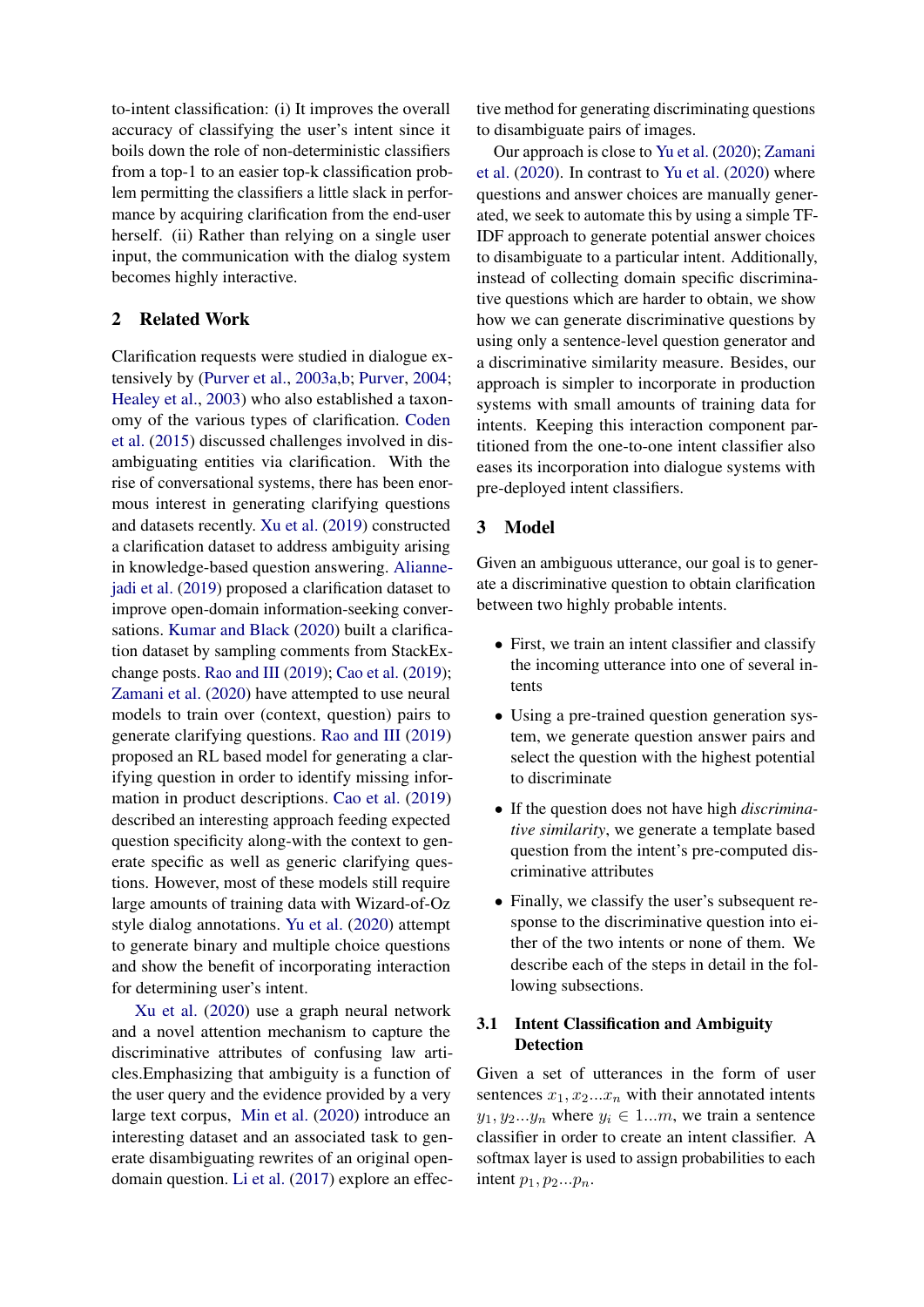At runtime for a given user query  $q$ , we execute the intent classifier to get the probability scores.

If the softmax scores of the highest intent  $j$ namely  $p_i$  is lesser than a pre-determined confidence threshold  $t_1$ , we consider the query as ambiguous in itself.

If the softmax scores of the two highest intents j, k namely  $p_i, p_k$  is within a pre-determined threshold, we consider the query as ambiguous between intents j and k i.e. if  $p_i - p_k < t_2$  where  $t_2 \in [0, 1]$  is the two-intent ambiguity threshold.

#### <span id="page-2-1"></span>3.2 Discriminative Question Selection

In order to generate a discriminative question, we use an existing question generation system and the annotated utterances used for training the intent classifier itself. We collect all the training utterances of the top two ambiguous intents:

$$
J = \{x_i \forall i | y_i = j\}
$$
  

$$
K = \{x_i \forall i | y_i = k\}
$$

For all the utterances in  $J$  and  $K$ , we generate question answer pairs using SynQG [\(Dhole and](#page-5-4) [Manning,](#page-5-4) [2020\)](#page-5-4) and accumulate them in the following two sets of question answer pairs respectively from which we select one question-answer pair from each set in order to further compute our representative discriminative question.

$$
Q_J, Q_K
$$

We are interested to select a question-answer pair from each of the above two sets whose question can serve as a potential discriminative question. We attempt to identify one question-answer pair from each set  $(q_J^*, a_J^*) \in Q_J$  and  $(q_K^*, a_K^*) \in Q_K$  using the following discriminatory conditions.

$$
\forall j \in |Q_J|, \forall k \in |Q_K| :s_{j,k} = score(q, q_j, a_j, q_k, a_k)j^*, k^* = max(s_{j,k} \forall (j,k))
$$

where the discriminative score is defined as follows:

$$
score(q, q_j, a_j, q_k, a_k) = sim(q_j, q_k)
$$

$$
-sim(a_j, a_k)
$$

$$
+0.5(sin(q, q_j) + sim(q, q_k))
$$

We hypothesize that an ideal discriminative question would be such that its corresponding answers for each of the intents would have to be not only different and discriminative, but the answers should exclusively be present in each of the two intents. Hence we would expect  $a_J^*$  and  $a_K^*$  to be highly dissimilar:  $-sim(a_j, a_k)^2$  $-sim(a_j, a_k)^2$ 

Additionally, both  $q_J^*$  and  $q_K^*$  should be neutral to both the intents and highly similar to each other since we want a question to be identical enough to trigger both the intents:  $sim(q_i, q_k)$ 

We draw a parallel here with [Li et al.](#page-6-10)  $(2017)$ 's task of generating a discriminative question from a pair of ambiguous images by seeking to identify discriminative regions, choosing pairs with high contrast, high visual dissimilarity and high question similarity.

However, two intents might have multiple sources of ambiguity than provided by their definitions. We try to figure out the specific source by looking at the user utterances used within the two intents and the user query. Consider the following extreme case wherein the first question in both the given pairs belongs to a common intent and the second question also belongs to another common intent : The following pair qualifies as being rightly disambiguating:

*(What is the type of account?, savings) (What is the account type?, checking)*

as well as this pair:

*(What would you like to do?, open a savings account)*

*(What do you want to do?, open a checking account)*

For a user query  $q = \text{``I}$  want to open an account", questions belonging to the first pair can serve as discriminatory questions but not from the second pair. However, for a user query like  $q = "I$  would like do do this", only questions from the second pair would be useful. Hence, we attempt to further re-rank the questions by the similarity with the user query:  $+0.5(\text{sim}(q, q_i) + \text{sim}(q, q_k)).$ 

For each of the above similarity computations, we use encodings from [Cer et al.](#page-5-5) [\(2018\)](#page-5-5) and perform a cosine similarity.

Moreover, since user queries' grammatical style is meant to be in a form suitable to communicate facing the agent, these questions can't be presented back to the user directly. And hence, we perform

<span id="page-2-0"></span> $2$ This also depends on the choice of the similarity function like retro-fitting vectors [\(Faruqui et al.,](#page-5-6) [2015\)](#page-5-6) might be a better choice than GloVe [\(Pennington et al.,](#page-6-11) [2014\)](#page-6-11) or Word2Vec [\(Mikolov et al.,](#page-6-12) [2013\)](#page-6-12) when answers are common nouns or adjectives.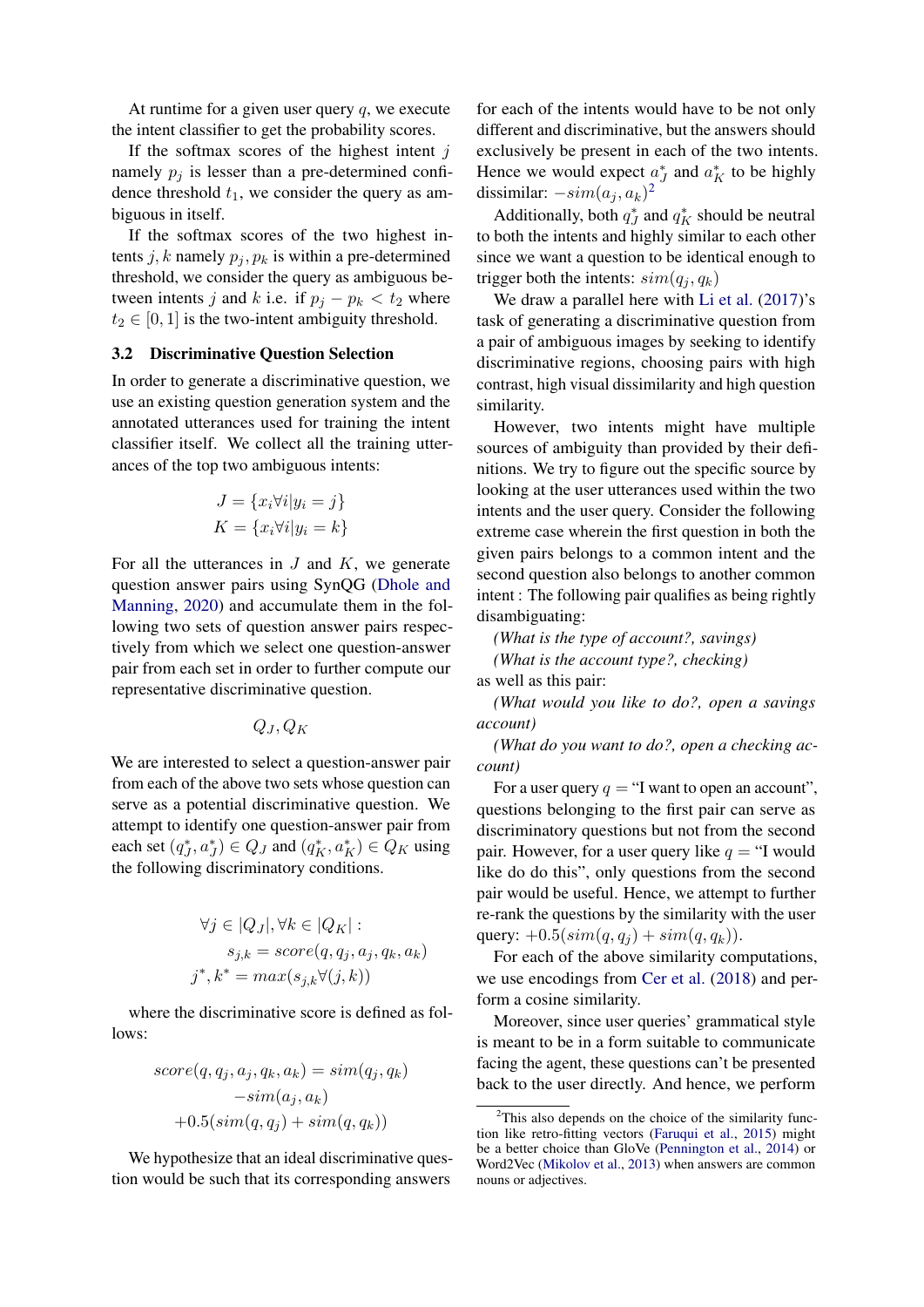a simple set of substitutions to perform the conversion:

- "I VERB" to "you want/need to VERB" when the main verb is not need/want
- "you, your, etc." to "me, mine, etc."
- If the main verbs of  $q_J^*$  and  $q_K^*$  are the same and both have the same direct object, with different modifiers, then use the hypernym of the modifiers in a type question or provide both the modifiers to the user
- If the main verbs of  $q_J^*$  and  $q_K^*$  are the same and have no children, then use it and display both the answers too to the user  $a_J^*$  and  $a_K^*$ .
- If the main verbs are not the same, check if a hypernym exists and use it instead of the main verb

$$
q_d = combine\big(q_J^*, a_J^*, q_K^*, a_K^*\big)
$$

• In the end, we perform a back-translation using the same translators as [Dhole and Man](#page-5-4)[ning](#page-5-4) [\(2020\)](#page-5-4)

#### 3.3 Template Based Clarification Question

Not all pairs of intents would generate highly discriminative questions with the above approach because of either lack of enough training examples or the user presenting novel sources of ambiguity unseen in the training data or possessing verbs which are completely different. In order to deal with such cases, we use a handful generalized templates like "Are you talking about  $DP_i$  or  $DP_k$ ?" where  $DP_i$  is a discriminative phrase of intent *i*. We pre-compute TF-IDF n-grams from the training data itself and use them as discriminative phrases. Since they serve as candidate answers which users can select from, it helps steer the conversation towards a structured path which has a guaranteed back-end workflow.

#### 3.4 Ambiguity Resolution

Our final step is to decipher the user's response  $r$ to the clarifying question and classify it into either of the two intents or none of them. We do this by computing sentence encodings from [Cer et al.](#page-5-5) [\(2018\)](#page-5-5) and then perform a cosine similarity of  $r$ with  $a_J^*$ ,  $a_K^*$  and  $N_o$  each to identify which of the three options is the closest, where  $N<sub>o</sub>$  is a set of commonly spoken keywords like "none", "none of them" etc.

#### 4 Experiments and Results

We use a commercial data-set of user queries belonging to an IT service desk domain. This dataset has  $8,700$  (train) + 3800 unambiguous (test) + 1068 ambiguous (test) user queries in the form of sentences annotated with 80 intents. Each of the sentences has been generated via crowd-sourcing over Amazon Mechanical Turk. To create the unambiguous train and test sets, each worker was provided an intent description and a few seed example utterances as references. We also created an ambiguous set, which was only used for testing, for which workers were provided the intent descriptions and the seed examples of two intents and were asked to come up with an utterance which would either be a generic or an abstract version of both the intents or could single-handedly serve as a representative for both  $3$ . We train two sentence classifiers using a BiLSTM and a linear SVM [\(Fan et al.,](#page-5-7) [2008\)](#page-5-7).

It is imperative to find out to what extent would asking a clarifying question benefit quantitatively. In the case of this dataset, we get a potential bandwidth to increase the F1-score by around 4% for a BiLSTM and around 3% for a linear SVM. (Table [1\)](#page-4-0)

It is easier to define the ambiguity threshold  $t_2$ by looking at the confidence scores of the predictions. However, we also need to ensure that such thresholds avoid false positives in assessing ambiguity. We notice that for a linear SVM, a large number of predictions are false positives. This is because the difference between the top-2 intents is reasonably close (Figure [2\)](#page-4-1). We notice that after calibrating [\(Guo et al.,](#page-5-8) [2017\)](#page-5-8) these scores with a softmax layer, the predictions become highly confident as the difference between the top-2 intents' confidences increases as shown in Figure [3.](#page-4-2)

#### 4.1 Performance of Ambiguity Detection

We compare the predictions of both the trained models on the ambiguous test set. We mark a prediction as correct if the top-2 predicted intents have close scores and both of them match the two ex-pected intents <sup>[4](#page-3-1)</sup>. The threshold based parameter

<span id="page-3-0"></span><sup>&</sup>lt;sup>3</sup>On manual analysis, 38 out of 100 randomly chosen examples were found to represent both the expected user intentions explicitly rather than a common abstracted representation. This is understandable for intent pairs which hardly have anything in common at all *- Hey, can I get someone to help me archive emails,and also I want to start excel inside a VM.*

<span id="page-3-1"></span><sup>&</sup>lt;sup>4</sup>We do not put a check on the order of the two intents.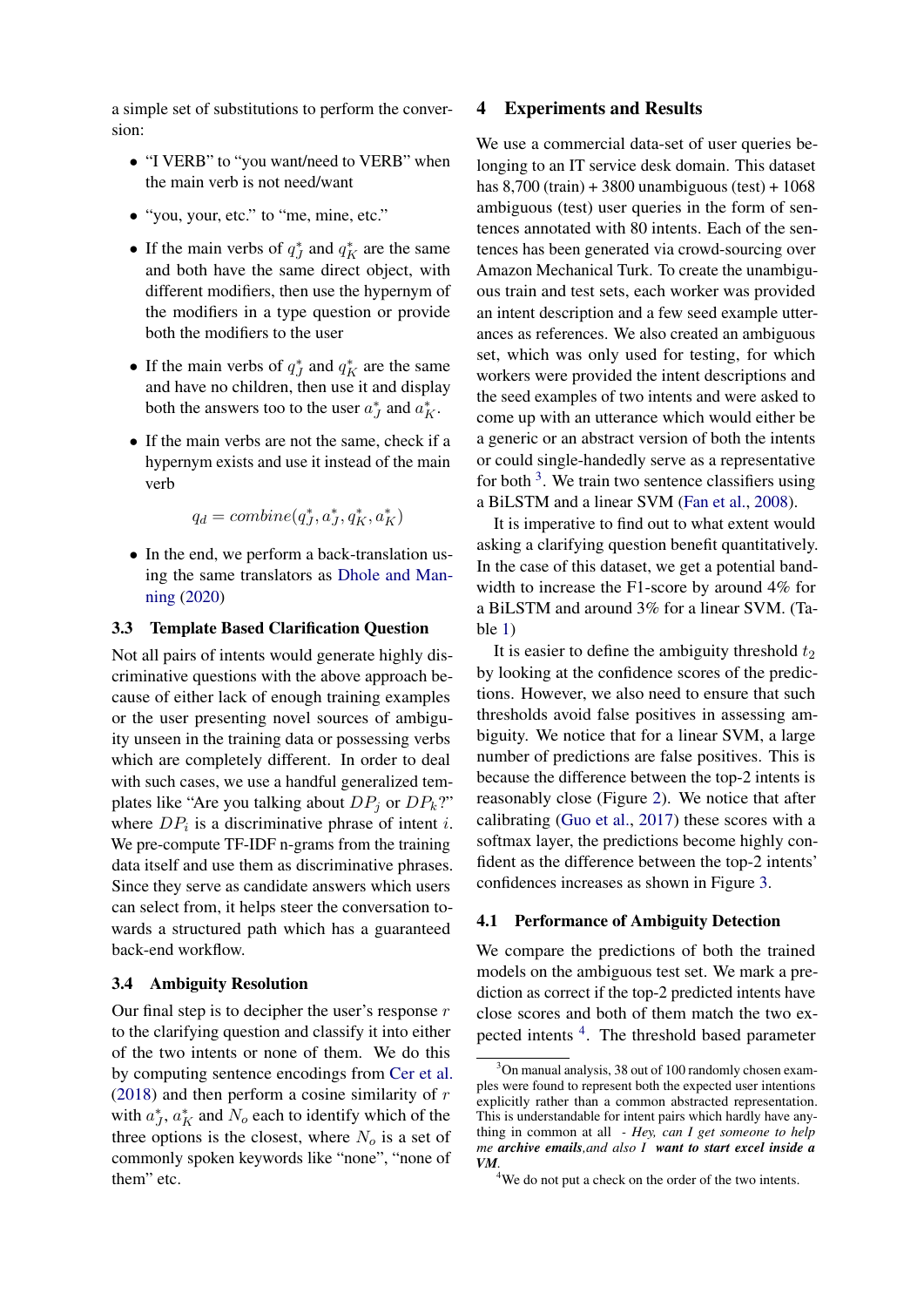<span id="page-4-0"></span>

| <b>Classifier</b> | F <sub>1</sub> -score<br>$(Top-1)$ | <b>F1-score</b><br>$(Top-2)$ |
|-------------------|------------------------------------|------------------------------|
| <b>BiLSTM</b>     | 89.23                              | 93.09                        |
| Linear SVM        | 82.58                              | 85.86                        |

Table 1: Intent classification Performance

<span id="page-4-1"></span>

Figure 2: Due to low separation between the top-2 predicted intent classes, most of the test set examples (single class examples) have the first and second highest intent predictions extremely close resulting in false ambiguities.

<span id="page-4-2"></span>

Figure 3: After softmax calibration, the confidence separation increases further apart and almost all of the examples are correctly pushed in the unambiguous zone on the right.

<span id="page-4-3"></span>

Figure 4: Here, the two representative utterances as well as the user utterance possess the same verb "add". The user query is ambiguous and needs clarity as to what needs to be added.



Figure 5: Here, the user phrase "office" needs to be disambiguated. Both of the representative utterances picked here refer to the action of "change' which is a hypernym.

 $t_2 = 0.3$  is able to identify the top-2 intents in 839 and 709 out of 1068 cases for a linear SVM and a BiLSTM respectively.

#### 4.2 Performance of Discriminative Questions

In order to evaluate the performance of discriminative questions, we select 100 examples from the ambiguous test set which have been detected as ambiguous by both the classifiers and generate a discriminative question using the procedure described in section [3.2.](#page-2-1) We request MTurk raters to evaluate the grammaticallity and relevance of the generated questions by utilizing the settings of SynQG. Instead of a single fact, we ask raters to look at the corresponding 2 source utterances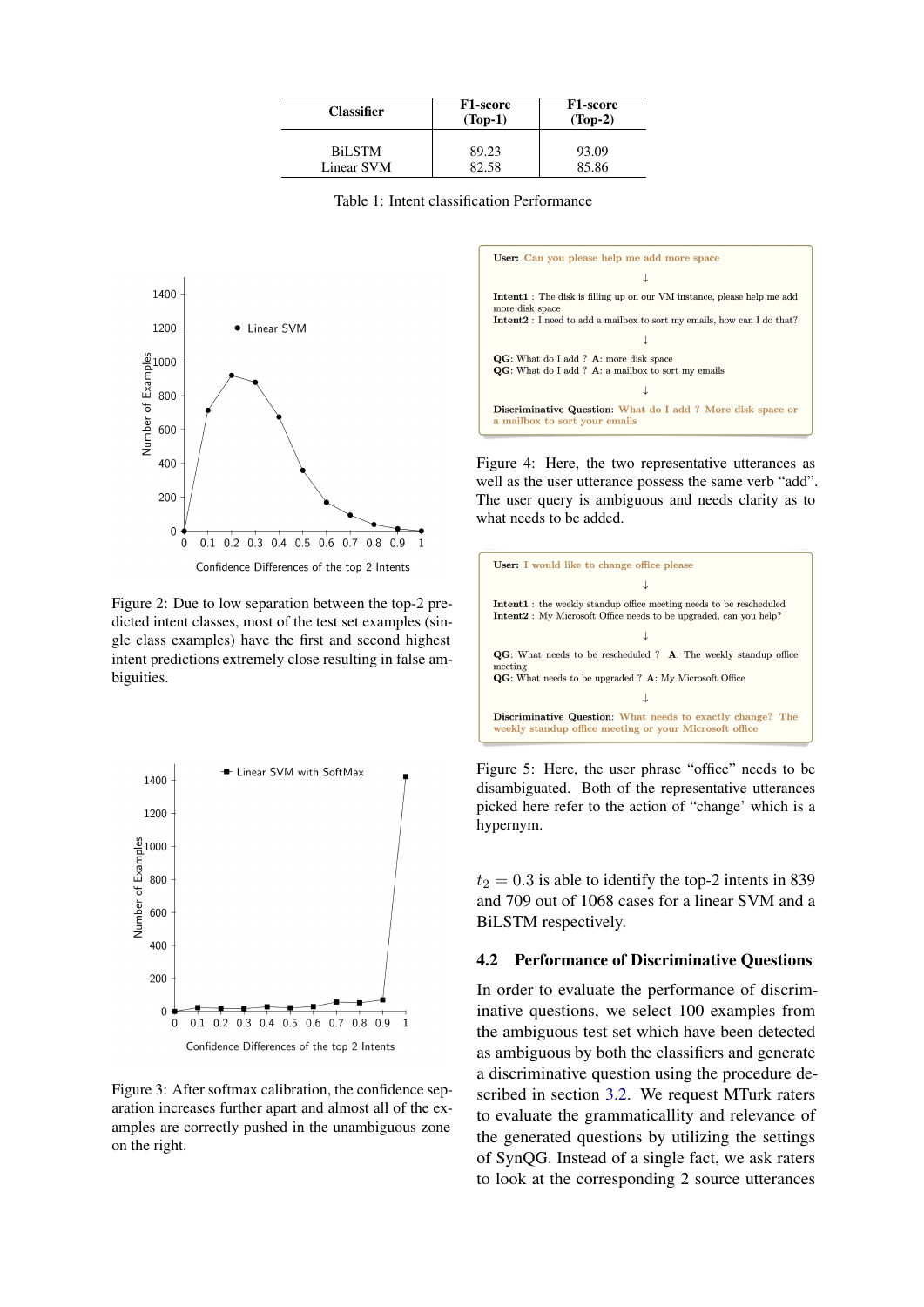<span id="page-5-9"></span>

Figure 6: In this case, the verbs are completely different and hence a generic verb "do" is used alongwith the two answer options.

while gauging relevance. The average grammaticality and relevance are found to be 3.84 and 4.17 respectively on a 5-point Likert scale close to that of SynQG. We also find that questions generated using only the QG approach (and not the template based approach) depict a poor coverage of 34% due to missing common verbs or lack of enough generated question pairs. We show three examples in figures [4](#page-4-3) to [6.](#page-5-9)

# 5 Discussion

We seek to improve intent classification and enhance user interaction by detecting the presence of ambiguity and making the user answer discriminative questions by generating questions from an existing sentence to question generator. Such a rulebased approach which is segregated from the intent identification logic is easy to deploy onto conversation systems with pre-existing intent classifiers. However, the coverage of the discriminative similarity approach is still low and holds tremendous scope for improvement. Nevertheless, for conversation systems, such an approach can still be used to reduce manual effort for pre-generating discriminative questions by removing the dependency on the runtime user query  $q$  from the discriminative similarity measure equation. Also, correctly identifying discriminative attributes as a first step will still be a key to generate strong discriminative questions as validated in the visual counterpart [\(Li et al.,](#page-6-10) [2017\)](#page-6-10). While our approach identifies such attributes in the surface forms of user utterances, scaling to more implicit ambiguities in user queries or with clarification references in external knowledge bases would be critical.

## Acknowledgments

We are grateful to the members of Amelia Science, RnD, IPsoft, Bangalore for their invaluable suggestions.

#### References

- <span id="page-5-2"></span>Mohammad Aliannejadi, Hamed Zamani, Fabio Crestani, and W Bruce Croft. 2019. Asking clarifying questions in open-domain information-seeking conversations. In *Proceedings of the 42nd International ACM SIGIR Conference on Research and Development in Information Retrieval*, pages 475–484.
- <span id="page-5-3"></span>Yang Trista Cao, Sudha Rao, and Hal Daumé III. 2019. Controlling the specificity of clarification question generation. In *Proceedings of the 2019 Workshop on Widening NLP*, pages 53–56, Florence, Italy. Association for Computational Linguistics.
- <span id="page-5-5"></span>Daniel Cer, Yinfei Yang, Sheng-yi Kong, Nan Hua, Nicole Limtiaco, Rhomni St John, Noah Constant, Mario Guajardo-Cespedes, Steve Yuan, Chris Tar, et al. 2018. Universal sentence encoder. *arXiv preprint arXiv:1803.11175*.
- <span id="page-5-1"></span>Anni Coden, Daniel Gruhl, Neal Lewis, and Pablo N. Mendes. 2015. Did you mean a or b? supporting clarification dialog for entity disambiguation. In *SumPre-HSWI@ESWC*.
- <span id="page-5-4"></span>Kaustubh Dhole and Christopher D. Manning. 2020. [SynQG: Syntactic and shallow semantic rules for](https://www.aclweb.org/anthology/2020.acl-main.69) [question generation.](https://www.aclweb.org/anthology/2020.acl-main.69) In *Proceedings of the 58th Annual Meeting of the Association for Computational Linguistics*, pages 752–765, Online. Association for Computational Linguistics.
- <span id="page-5-7"></span>Rong-En Fan, Kai-Wei Chang, Cho-Jui Hsieh, Xiang-Rui Wang, and Chih-Jen Lin. 2008. Liblinear: A library for large linear classification. *Journal of machine learning research*, 9(Aug):1871–1874.
- <span id="page-5-6"></span>Manaal Faruqui, Jesse Dodge, Sujay Kumar Jauhar, Chris Dyer, Eduard Hovy, and Noah A. Smith. 2015. [Retrofitting word vectors to semantic lexicons.](https://doi.org/10.3115/v1/N15-1184) In *Proceedings of the 2015 Conference of the North American Chapter of the Association for Computational Linguistics: Human Language Technologies*, pages 1606–1615, Denver, Colorado. Association for Computational Linguistics.
- <span id="page-5-8"></span>C Guo, G Pleiss, Y Sun, and K Weinberger. 2017. On calibration of modern neural networks. *ICML 2017*.
- <span id="page-5-0"></span>Patrick GT Healey, Matthew Purver, James King, Jonathan Ginzburg, and Greg J Mills. 2003. Experimenting with clarification in dialogue. In *Proceedings of the Annual Meeting of the Cognitive Science Society*, volume 25.